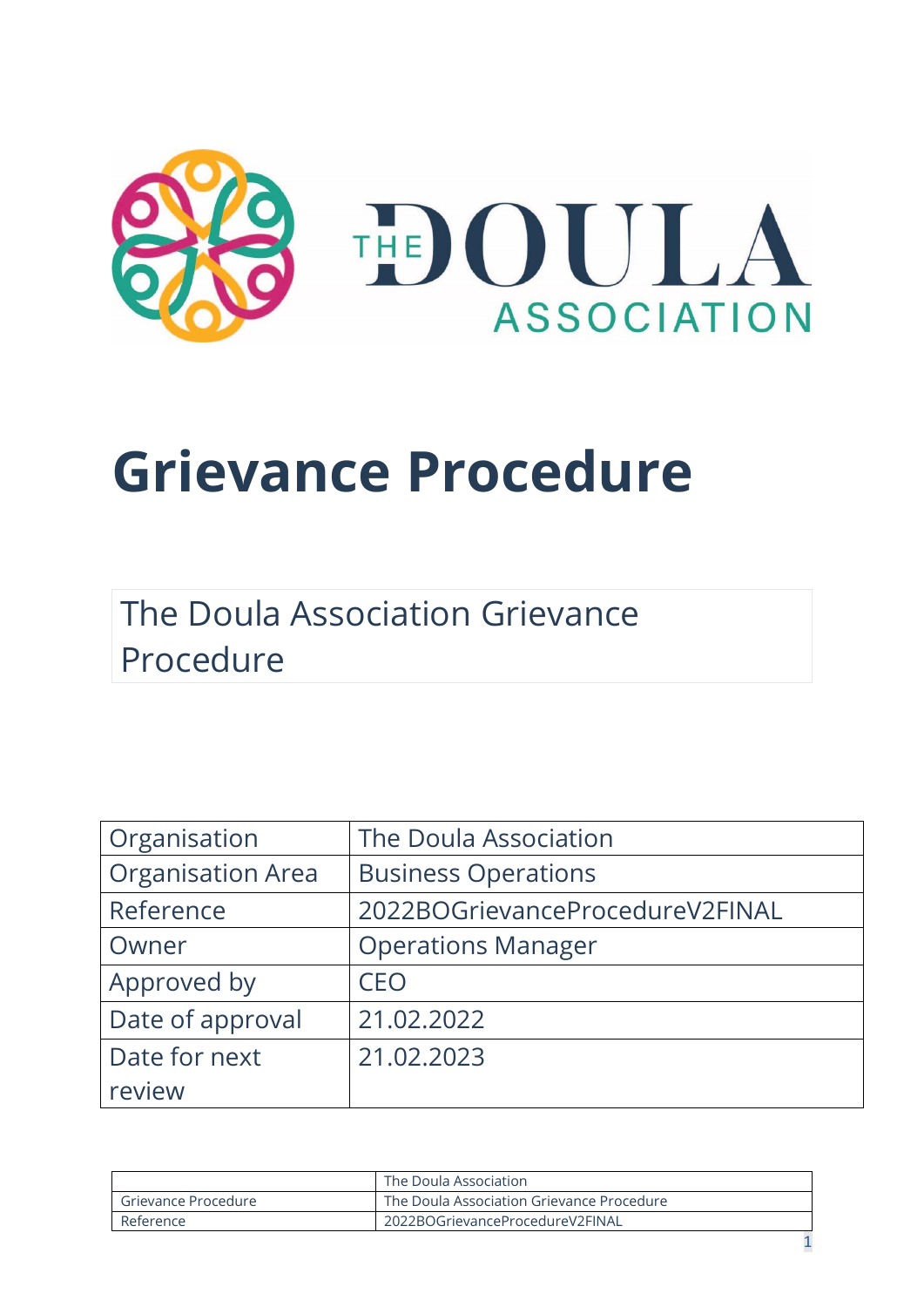# Contents

| 1.0 |  |
|-----|--|
| 2.0 |  |
|     |  |
|     |  |
|     |  |
|     |  |
|     |  |
|     |  |
|     |  |
|     |  |
|     |  |
|     |  |
|     |  |
|     |  |
|     |  |
|     |  |
|     |  |
|     |  |
|     |  |
|     |  |
|     |  |
|     |  |
|     |  |
|     |  |
|     |  |

|                     | The Doula Association                     |
|---------------------|-------------------------------------------|
| Grievance Procedure | The Doula Association Grievance Procedure |
| Reference           | 2022BOGrievanceProcedureV2FINAL           |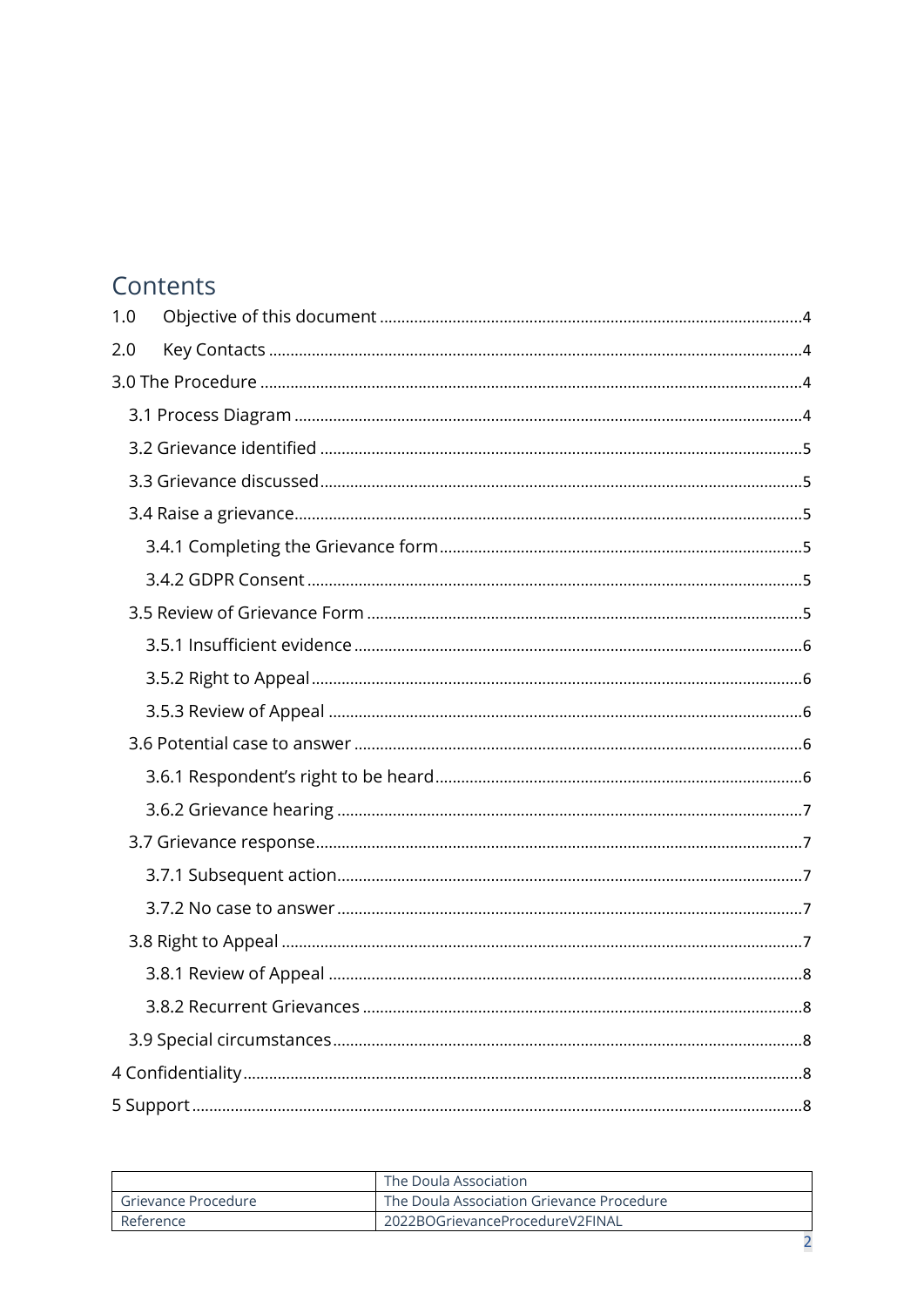|                     | The Doula Association                     |
|---------------------|-------------------------------------------|
| Grievance Procedure | The Doula Association Grievance Procedure |
| Reference           | 2022BOGrievanceProcedureV2FINAL           |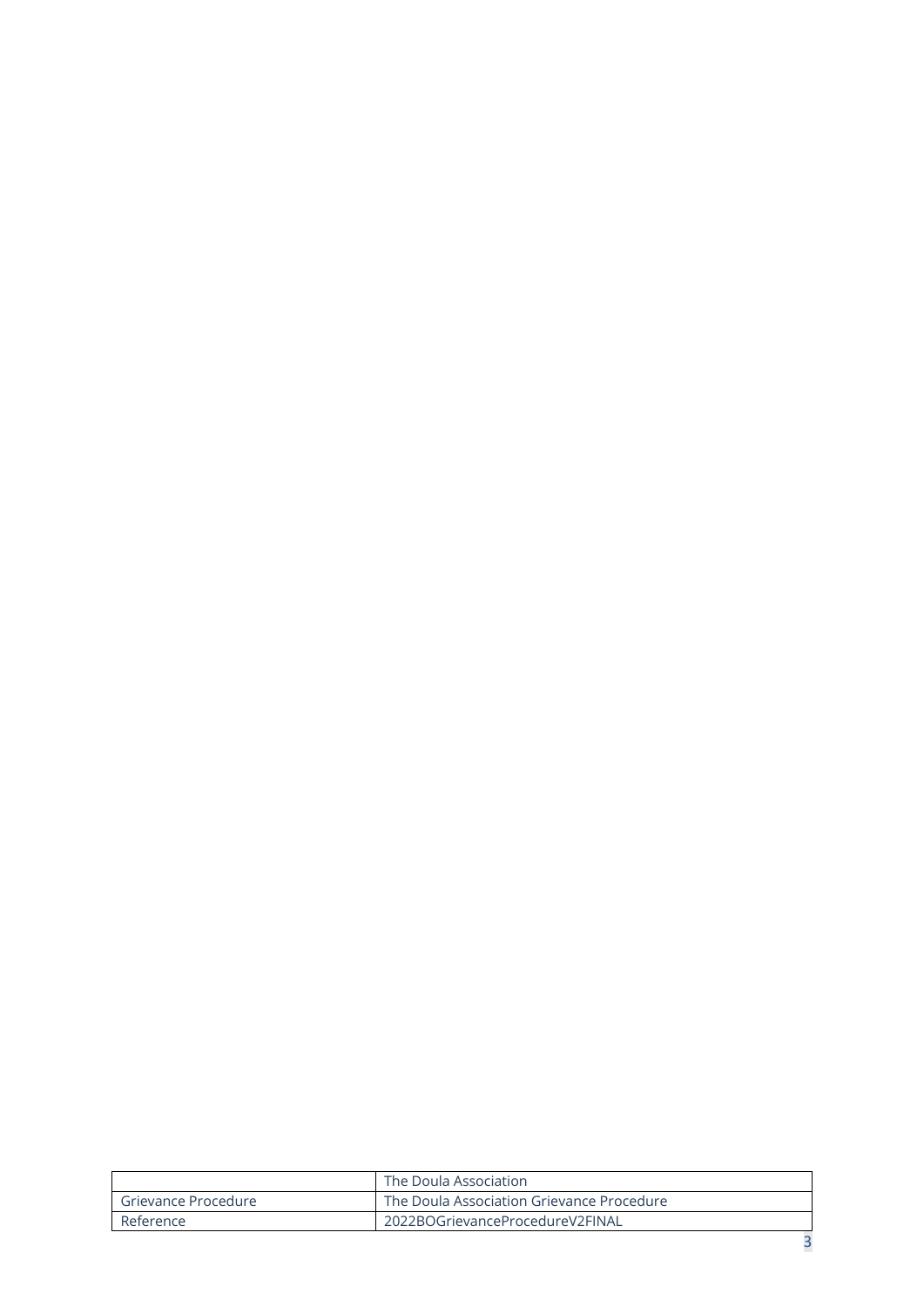# <span id="page-3-0"></span>1.0 Objective of this document

This document outlines the process for raising a grievance against a person, policy, or procedure where it is believed, and there is evidence to substantiate, that there has been a breach of The Doula Association Code of Conduct.

Please note that doulas are fully supported by The Doula Association and every effort will be made to ensure this process is always carried out in a professional manner.

The intent of the procedure is to ensure that due consideration has been made prior to a grievance being raised.

## <span id="page-3-1"></span>2.0 Key Contacts

[operations@thedoulaassociation.org](mailto:operations@thedoulaassociation.org) [ceo@thedoulaassociation.org](mailto:ceo@thedoulaassociation.org)

# <span id="page-3-2"></span>3.0 The Procedure

<span id="page-3-3"></span>

## 3.1 Process Diagram

Follow link to [larger view](https://teams.microsoft.com/l/file/8041B778-169D-474C-86F1-C9378898F230?tenantId=5564640c-aa11-4daf-8d7d-76be1f8a0856&fileType=pdf&objectUrl=https%3A%2F%2Fthedoulaassociation247.sharepoint.com%2Fsites%2FTheDoulaAssociation%2FShared%20Documents%2FGeneral%2FPublished%20Documents%2F2020BoGrievanceProcessDiagramV1Published.pdf&baseUrl=https%3A%2F%2Fthedoulaassociation247.sharepoint.com%2Fsites%2FTheDoulaAssociation&serviceName=teams&threadId=19:0797aeb4b570484c881bff6bd97fb8c3@thread.tacv2&groupId=d6b12d55-b923-40ef-be68-7d3eec4ad2e3)

|                     | The Doula Association                     |
|---------------------|-------------------------------------------|
| Grievance Procedure | The Doula Association Grievance Procedure |
| Reference           | 2022BOGrievanceProcedureV2FINAL           |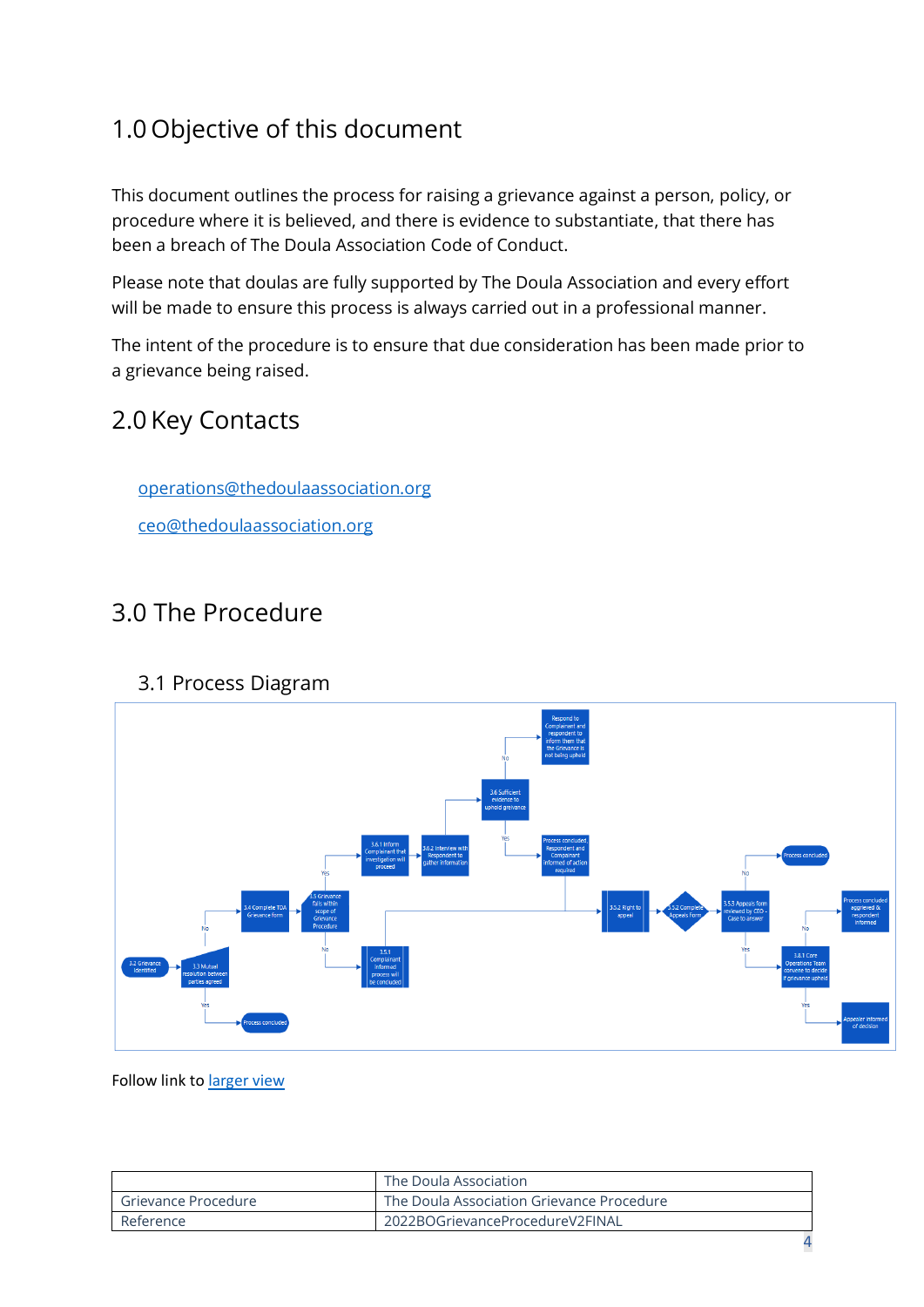#### <span id="page-4-0"></span>3.2 Grievance identified

A grievance can be identified by anyone, member, or non-member.

#### <span id="page-4-1"></span>3.3 Grievance discussed

A grievance will only be considered once a mutual resolution has been discussed and a rigorous attempt has been made to resolve the issue between the two parties.

#### <span id="page-4-2"></span>3.4 Raise a grievance

A grievance can only be raised within 12 weeks of the alleged action taking place. Grievances received outside of the 12-week limit will be considered at the CEO's discretion. The only way to raise a grievance is via [The Doula](https://forms.office.com/r/jvcRVNnCRZ)  [Association Grievance form.](https://forms.office.com/r/jvcRVNnCRZ)

#### <span id="page-4-3"></span>3.4.1 Completing the Grievance form

Answers must be fully comprehensive and leave no room for misinterpretation, giving as much detail as possible. When completing the form focus on the facts.

Evidence will be required and should be sent under separate email to [operations@thedoulaassociation.org](mailto:operations@thedoulaassociation.org)

#### <span id="page-4-4"></span>3.4.2 GDPR Consent

The person reviewing the grievance form must seek confirmation from any external party to the grievance, that they consent to TDA collecting their data for the purposes of reviewing the grievance. The data must be collected for this purpose alone and must be stored in accordance with GDPR and the Data Protection Act.

## <span id="page-4-5"></span>3.5 Review of Grievance Form

The form will be reviewed by the Business Operations Manager and another member of TDA Organisational Team. If the Business Operations Manager is either unavailable or would be subject to a conflict of interest another member of the Organisational team will review. If further clarification is required, an interview will take place with the complainant. A note taker will be required.

|                     | The Doula Association                     |
|---------------------|-------------------------------------------|
| Grievance Procedure | The Doula Association Grievance Procedure |
| Reference           | 2022BOGrievanceProcedureV2FINAL           |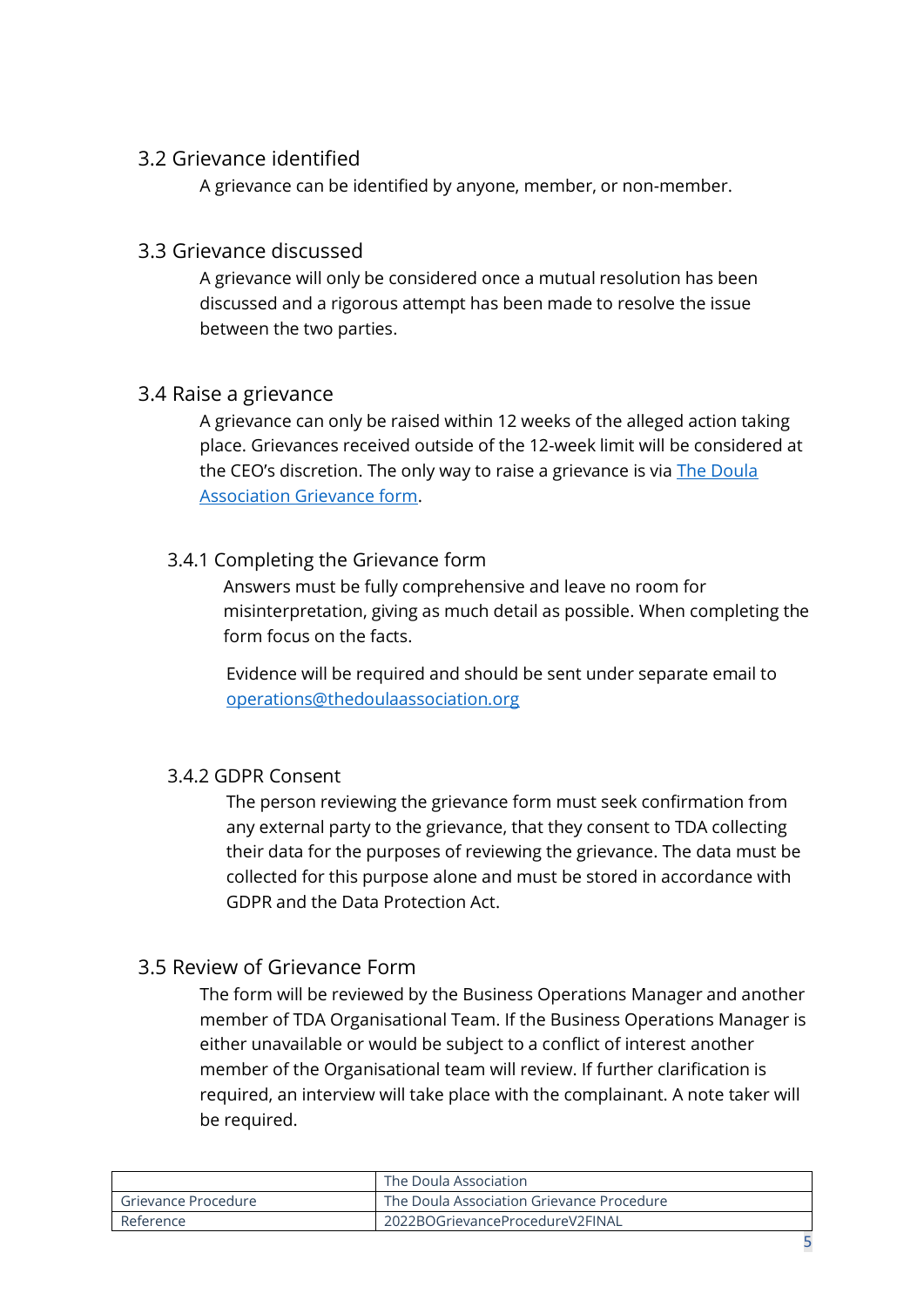#### <span id="page-5-0"></span>3.5.1 Insufficient evidence

If it is felt that there is insufficient evidence the process will be concluded and the person raising the grievance will be informed. If evidence was omitted, then the process will need to be restarted.

#### <span id="page-5-1"></span>3.5.2 Right to Appeal

Should the aggrieved believe an unfair decision was made in 3.5 they have the right to appeal to the CEO by completing the Grievance Outcome Appeals Form.

#### <span id="page-5-2"></span>3.5.3 Review of Appeal

The Appeal will be reviewed by the CEO. Should it be deemed that the decision made in 3.5 was unethical, or incorrect, then the CEO will arrange a meeting with a core team (min 3 people) of business operations members and the business operations manager to discuss the evidence and decision made. If the decision made is deemed correct the conclusion will be upheld. If, however, the CEO and core operational team concludes the decision was incorrect it will be reversed, and all parties will be informed.

If, however, the CEO concludes that there was not sufficient evidence then the process will be concluded, and the aggrieved will be informed via email.

This is a full and final decision within the bounds of The Doula Association.

## <span id="page-5-3"></span>3.6 Potential case to answer

Should there be deemed to be sufficient evidence that The Doula Association Code of Conduct has been breached then an investigation will take place. This will be coordinated by the Business Operations Manager or other appropriate appointed delegate.

## <span id="page-5-4"></span>3.6.1 Respondent's right to be heard

In the first instance an email will be sent to the respondent explaining that a grievance has been made against them, explaining the details of the claim and that they have the right to respond. An interview will be

|                     | The Doula Association                     |
|---------------------|-------------------------------------------|
| Grievance Procedure | The Doula Association Grievance Procedure |
| Reference           | 2022BOGrievanceProcedureV2FINAL           |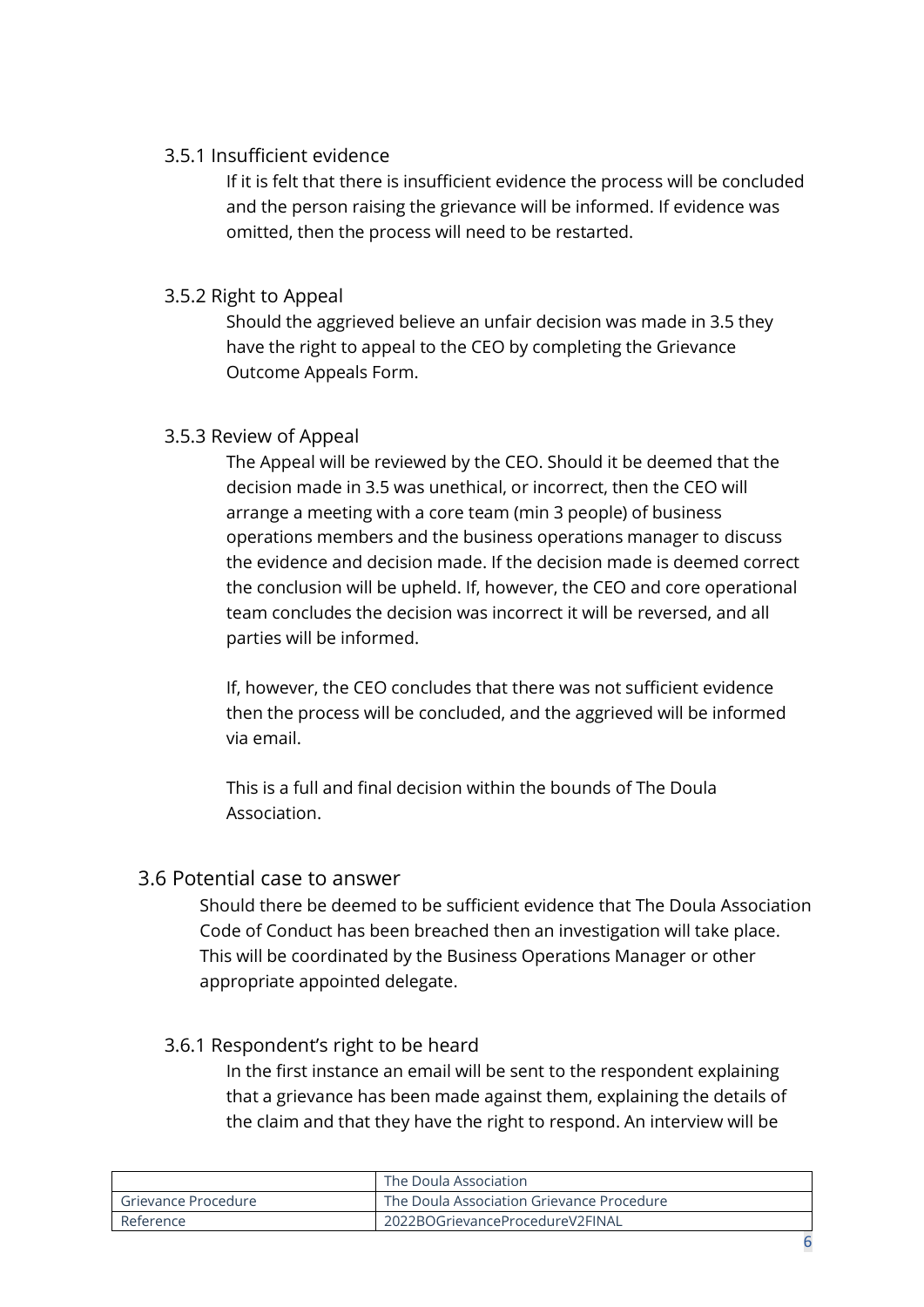arranged, giving the respondent at least 5 days to gather any relevant information.

#### <span id="page-6-0"></span>3.6.2 Grievance hearing

Person's present -

- Business Operations Manager (or appropriate delegate)
- Another member of the Organisational Team
- Respondent
- Support person nominated by the respondent (optional)
- Note taker usually TDA Admin

During the hearing, the respondent will be given the opportunity to explain any mitigating circumstances that led to the grievance and present any relevant counter evidence.

The note taker will take comprehensive notes which will be kept on file for a period not exceeding 5 years.

No decisions will be made during the meeting.

#### <span id="page-6-1"></span>3.7 Grievance response

The aggrieved and the respondent will be informed via email of the outcome of the grievance interview

#### <span id="page-6-2"></span>3.7.1 Subsequent action

Should it be proven that there has been a breach to The Doula Association Code of Conduct then action deemed appropriate will be enforced.

#### <span id="page-6-3"></span>3.7.2 No case to answer

Should it be deemed that there were mitigating circumstances, or the evidence was disproved, the process will be concluded and both parties will be informed via email

#### <span id="page-6-4"></span>3.8 Right to Appeal

Both parties have the right to appeal the decision made in 3.7.1 and 3.7.2 above and should do so by completing the Grievance Outcome Appeals Form.

|                     | The Doula Association                     |
|---------------------|-------------------------------------------|
| Grievance Procedure | The Doula Association Grievance Procedure |
| Reference           | 2022BOGrievanceProcedureV2FINAL           |